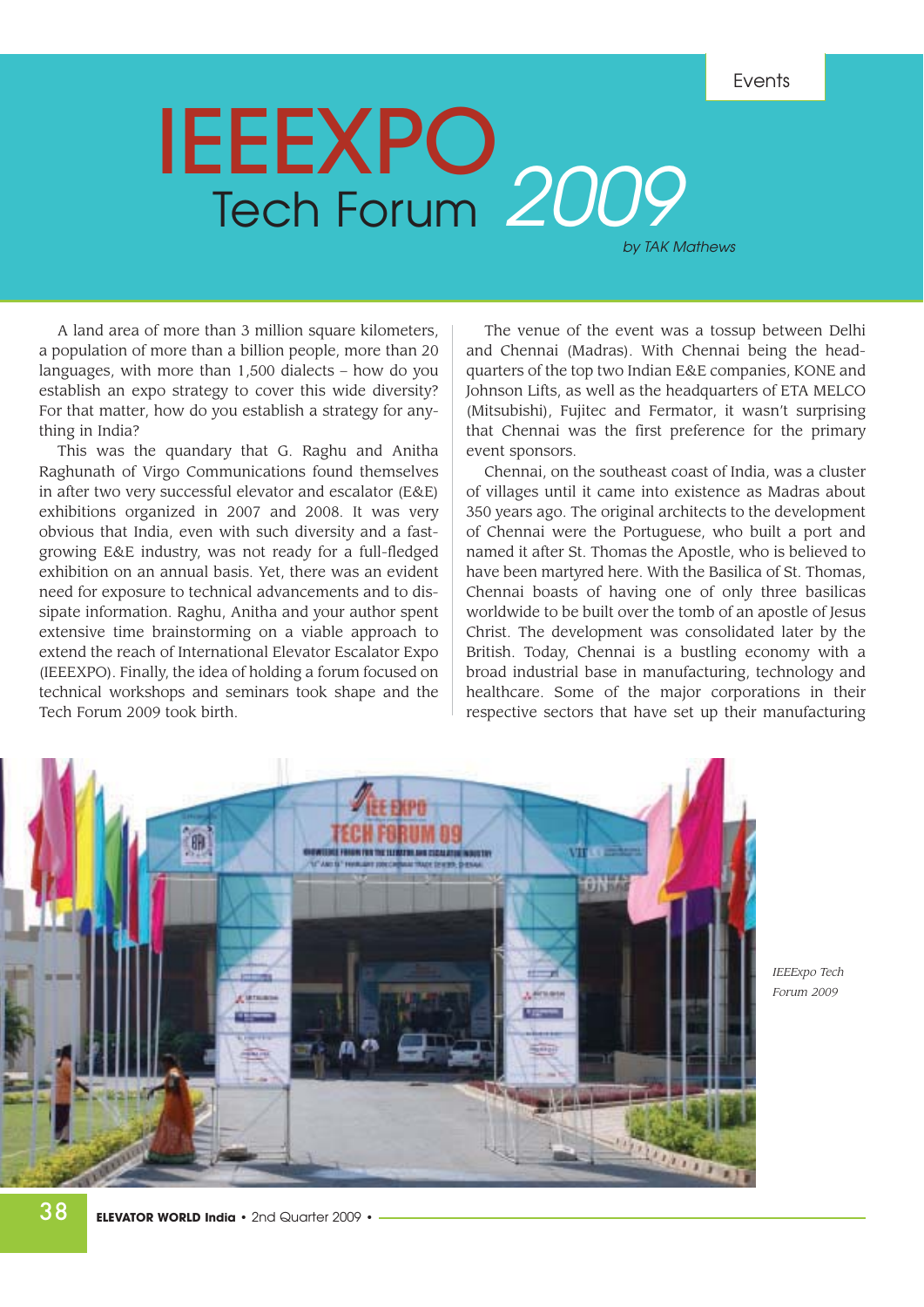

base in Chennai include Nokia, Siemens, Sandvik, Saint Gobain, Brakes India and Sundaram Fasteners. With the presence of five global car manufacturers (BMW, Ford, Hyundai, Mitsubishi and Nissan), three earth-moving equipment companies, one tractor manufacturer, a major tire company and more than a hundred auto-parts companies in Chennai, the city is often referred to as the Detroit of India.

The IEEEXPO Tech Forum 2009 found support from Johnson Lifts, Mitsubishi, Kinetek, Schmersal and Prisma as sponsors, with TAK Consulting taking on the role of honorary advisor. The event was supported by the Builders' Association of India and was scheduled for February 13-14 at the Chennai Trade Center.



*Ribbon-cutting ceremony Lighting the ceremonial lamp* 

The event was inaugurated by S. Audiseshaiah (principal secretary – Public Works Department (PWD), Government of Tamilnadu), C.N. Raghavendran (partner at Architect C.R. Narayana Rao) and M K Sundaram (chairman of the Builders' Association of India). Then, Raguhunath welcomed the guests and thanked the exhibitors. After the lighting of the ceremonial lamp, your author launched the newly formed Elevator and Escalator Safety Trust (ELEVATOR WORLD India, First Quarter 2009). Sundaram gave the introductory speech, followed by the inaugural speech by Audiseshaiah and the keynote address by Raghavendran. *Continued*



*An opportunity to network*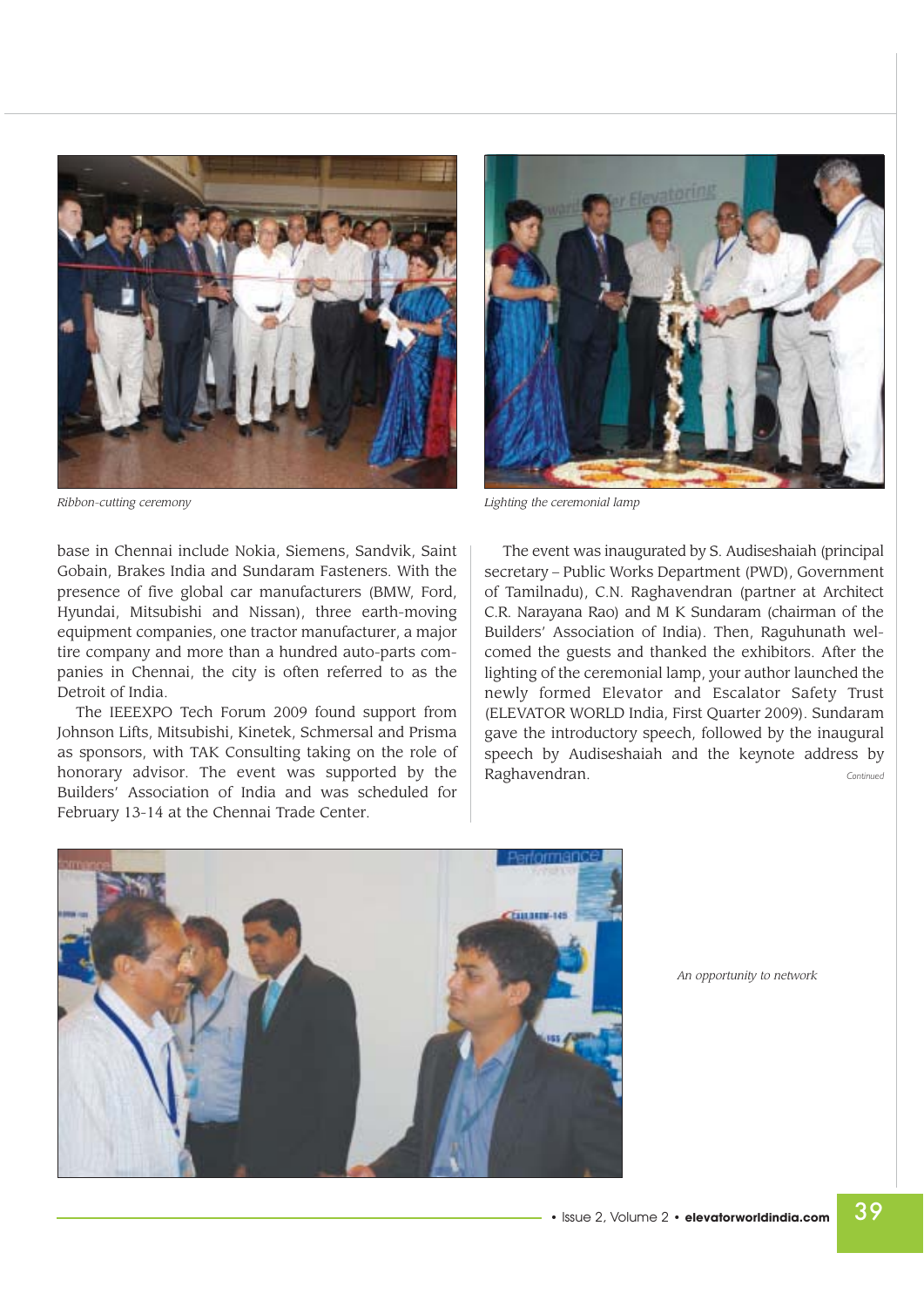# **IEEEXPO** Tech Forum 2009 Continued

### **The topics of workshops and seminars and the forum schedule were as follows:**

| IEEEXPO TECHFORUM 2009 February 13, 2009                                                                                      |                                                                                       |
|-------------------------------------------------------------------------------------------------------------------------------|---------------------------------------------------------------------------------------|
| <b>Introduction Speech</b>                                                                                                    | M K Sundaram, Builder's Association of India                                          |
| <b>Inauguration Speech</b>                                                                                                    | S. Audiseshaiah, IAS, Principal Secretary, PWD, Tamilnadu.                            |
| Key note address                                                                                                              | C N Raghavendran, Partner Architect - C. R. Narayana Rao                              |
| Greener Elevators - Challenges in India                                                                                       | M. Balasubramanian, General Manager Design &<br>Development, Johnson Lifts Ltd.       |
| <b>MRL Lift Technology</b>                                                                                                    | Liebig Hartmut, Managing<br>Director, LM Lift Material GmbH                           |
| Door Solutions for High Rise Elevators                                                                                        | Marcello Personeni, Vice President - Marketing,<br>Sematic Italia spa                 |
| Automatic Doors and Traction Machines For Elevators -<br>"Available Technology For A Complex Theme"                           | Giuseppe Cavozza, Sales Manager, PRISMA Srl                                           |
| Future developments in elevator safety technology -<br>"Electronics and Software replace electromechanical<br>safety devices" | Klaus Steinweg, Key Account Management - Elevator<br>Technology, Schmersal GmbH       |
| Ropeless elevators with linear switched reluctance motors                                                                     | V. Chandrasekar, Asst. Professor / EEE, Arunai<br>Engineering College, Tiruvannamalai |
| Understanding the Benefits of AC Permanent Magnet<br>Gearless Technology                                                      | Dan Walsh & Palvinder Hayer, Kinetek Inc.                                             |
| IEEEXPO TECHFORUM 2009 February 14th, 2009                                                                                    |                                                                                       |
| Challenges faced by the Vertical Transportation industry in India                                                             | Pravin Rao, Dy. General Manager, ETA Melco. Engg. Co.<br>P Ltd.                       |
| The European lift market and the Italian excellence                                                                           | Fabio Liberali, Elevatori magazine & Mr. Massimo Bezzi<br>(EFESME)                    |
| Indian Standards and Codes                                                                                                    | M.A.J. Vinod, Jt. Director, Bureau of Indian Standards,<br>Southern Region            |
|                                                                                                                               | K. Subramaniam, technical Adviser, Johnson Lifts Ltd.,                                |
|                                                                                                                               | T. Subramanian, Dy. General Manager, ETA Melco.<br>Engg. Co. P. Ltd.                  |
| Panel discussion - "Challenges - Installations of Elevators"                                                                  | R. Kumar, Managing Director, Navin Properties, Chennai                                |
|                                                                                                                               | M.K. Sundaram, Chairman, Builders' Association of<br>India, Southern Centre, Chennai  |
| Fundamentals of Elevatoring                                                                                                   | TAK Mathews, TAK Consulting Pvt. Ltd.                                                 |
| Valedictory address by                                                                                                        | M. Sekar, Dean, College of Engineering Guindy,<br>Anna University, Chennai            |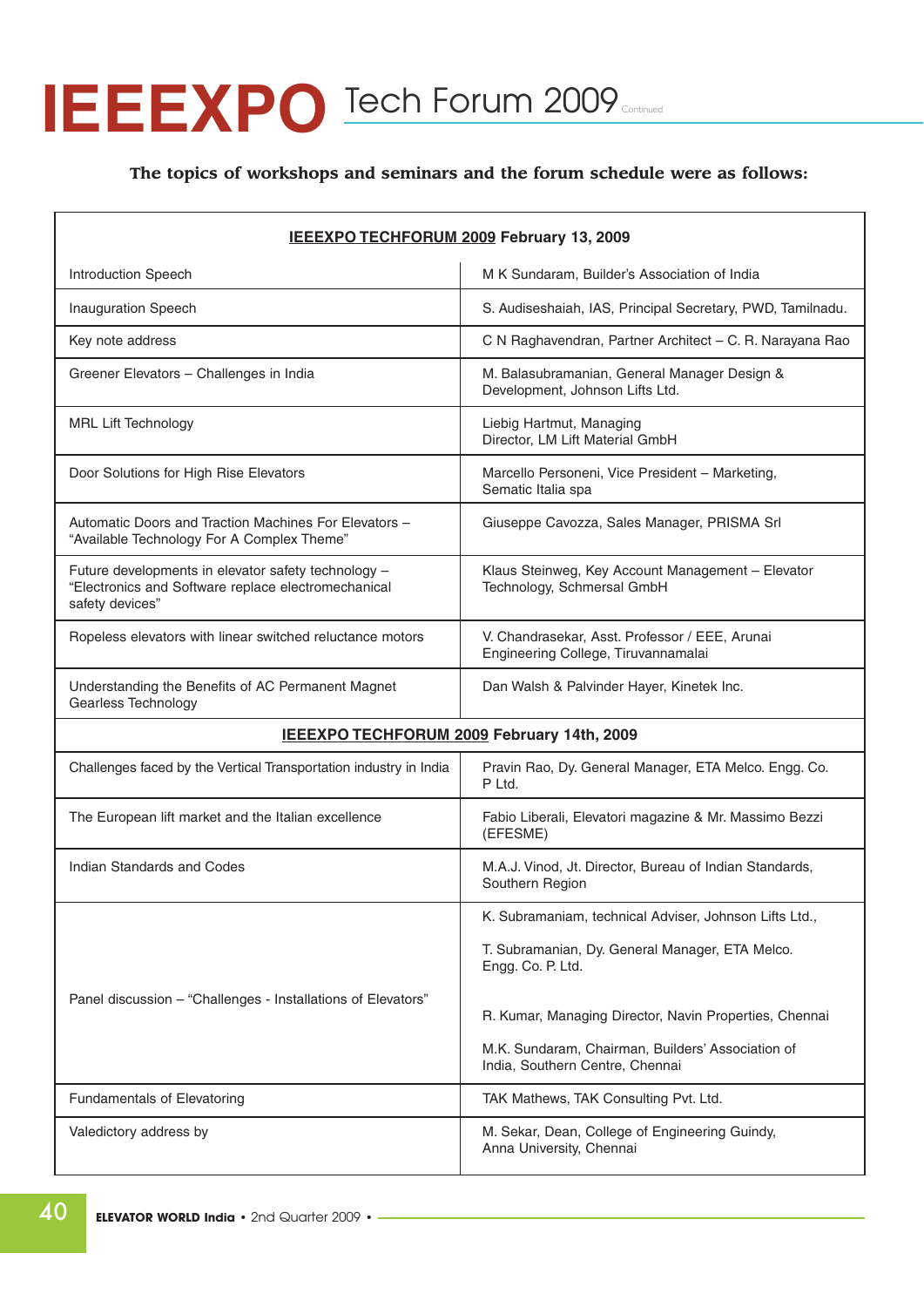

*Attendees enter the hall.*



*Taking notes* 



Most of the papers were well researched and generated a lot of interest. The panel discussion, with a face-off between the E&E industry and representatives from the client group, triggered a keen debate and revealed a major communication gap between the parties.

From the time of its conceptualization to the time the event was actually held, the global economic scenario had turned upside down. The exponential growth to which Indian companies had grown accustomed had slowed down to single figures or even low double figures. This cast doubts on the possible success of the event.

Yet, at the final count, the first event of this kind in India, attracted more than 1,500 visitors and succeeded in meeting its objective of ensuring a neutral platform for sharing information and technological advancements, and addressing issues and concerns.

The successful event was concluded with the valedictory address by M. Sekar (dean at the College of Engineering, Guindy).

#### **Opening Address: M.K. Sundaram (Chairman, Builder Association of India)**

A hearty welcome and good morning to all of you. On behalf of everyone of us, I take this opportunity to welcome our chief guest, Mr. S. Audiseshaiah and our eminent architect and guest of honor Mr. Raghavendran, who, when we invited him to do the keynote address, agreed immediately. I also welcome our sponsors, Johnson Lifts, Mitsubishi,



*Sundaram*

Kinetic, Schmersal India, and Prisma, and I also welcome Mr. TAK Mathews, my brother builders, students and faculty from various engineering colleges.

Continued economic growth and demand for land space make us look for more and more vertical growth in building construction. The more vertical growth, the more the need for efficient, safe and speedy access to the heights. Every building is built with a purpose. One of the main aspects of the punctual success of the building is the elevator system. I would say that the elevator is the lifeline of any high-rise building. Hence, from the basic planning stage itself, care should be taken to consult the professionals in deciding the location, space, size, numbers and type of the elevators to be installed. These factors will change with the type of use, whether it is an office building, an institution, a commercial complex, a hospital or a residential building. Today elevators are put in to use not only for human beings, but also for parking vehicles at open terraces. Over a period of time, research and development have brought in a lot of changes in the Participants prepare for technical sessions.<br> **Participants prepare for technology.** It is high time for the people involved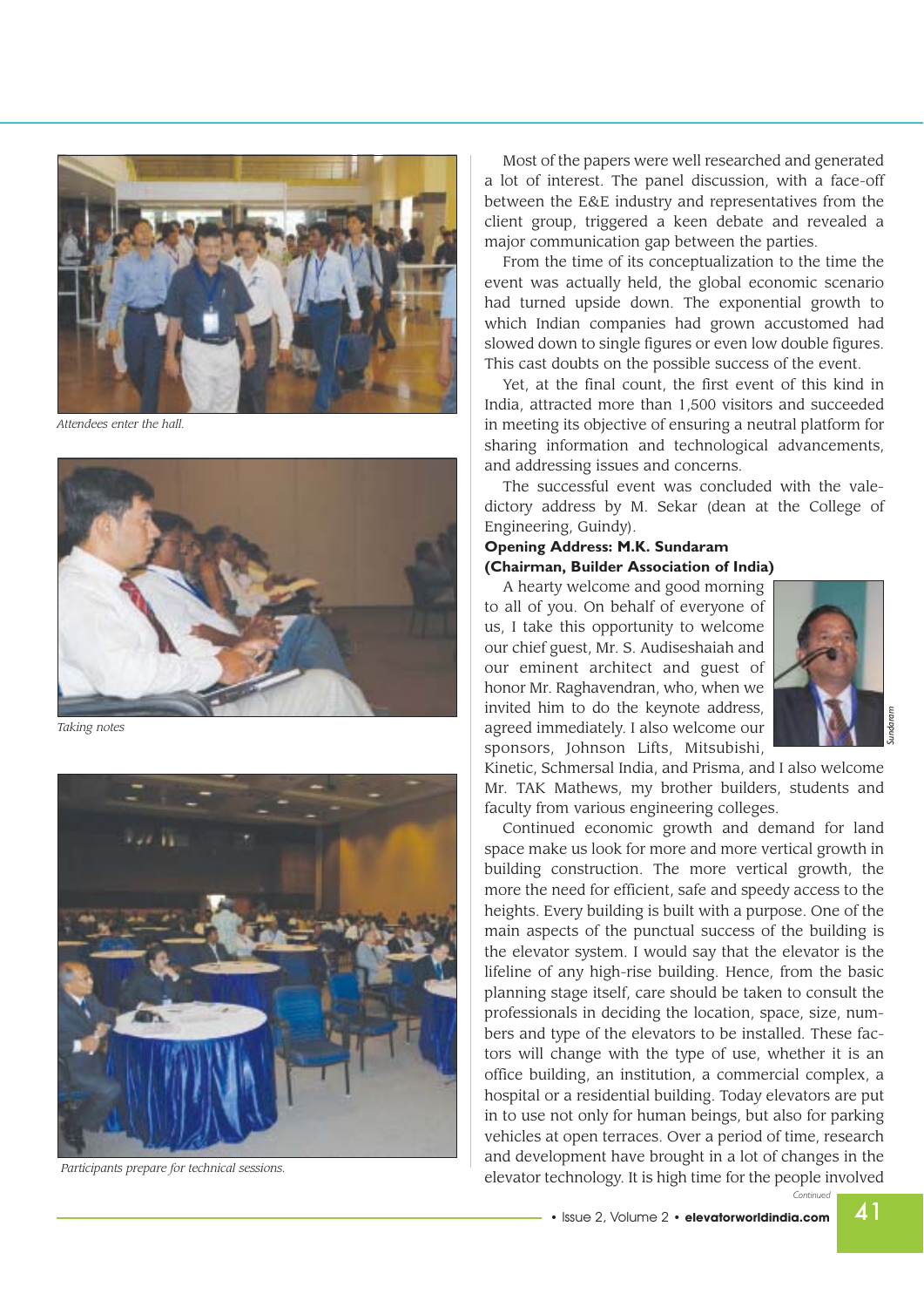## **IEEEXPO** Tech Forum 2009 Continued

in research and development in the elevator industry to suggest the best use of resources available to us. Systems like variable-voltage, variable-frequency enable us to substantially save on power consumption. To cater to the present day's requirement, high-speed elevators are introduced. We shall always keep in mind the safety and the least maintenance in the long run. As a member of the builders' community, I look forward to and am sure this seminar will bring together the researchers, manufacturers, academic people and the end users to share their views and create a better system for the future.

I thank once again the dignitaries, delegates, sponsors, students of the colleges and the institutions who have sponsored them and my dear fellow builders who have accepted our invitation and made this event a success. Thank you

### **Inaugural Address: S. Audiseshaiah, secretary, PWD, Government of Tamilnadu**



Mr. M.K. Sundaram, chairman of BAI, southern center; Mr. Raghavendran, a well-known architect of Chennai; director of Virgo, Ms. Raghunath; Mr. Mathews; builders; exhibitors; media persons; and friends, it is my privilege to be in your midst today and also to inaugurate the exhibition held in conjunction with the workshop that will be

there for the next two days.

In fact, I was wondering whether we need an exhibition for elevators and escalators. Then, what I came to know after coming here is that it is not the escalators and elevators, but the technology that has developed that is being exhibited today. I understand from the earlier speakers that the technology has been changing dramatically and this is something which has to be exhibited as well as the information shared with users and among the manufacturers. I don't know whether I can speak about the elevators and escalators, except for the fact that I know how to use the elevators and escalators. Therefore, I was just thinking whether the exhibition can, may be it is inappropriate, but still I thought you should touch the machinery that is being used in the construction industry and to know the type of technology that has gone in to this construction machinery, if it is possible, I think, during your workshop discussions.

Today, all over the world, we have been witnessing extensive use of machinery in the construction industry. This used to be the case in the developed countries in the past, but you also see the extensive use of machinery in developing countries and some of the underdeveloped countries. In fact, before I was in the public works department, where construction is the main activity, I used to

wonder how things happen during construction elsewhere, not particularly in India. You know, you just don't see what is going on inside;, the machinery creates wonders, and in a few months time, you see a massive building. I am sure the technology contributed a great deal to the construction industry.

I happened to be in Dubai a couple of months back. I think everyone knows the way metro rail construction is done in Dubai; it's amazing! You don't see labor at all, only machinery, which is mounted on the top. Everyday, about 500 meters length of railing is being installed. Even in buildings, I have seen the escalators and lifting machinery positioned on the roof top getting things done. This is a great advancement.

There is absolutely no doubt in it. Of course, there is a general perception that if you use more machinery, you would be replacing laborers, but I don't really think that perception is right. In fact, there are certain areas where you have labor-intensive activities where it is necessary to have the labor. Also, in our context, replacement is certainly not a desirable change; we need more employment to be going to the labor market, and more and more labor should be involved in construction. But, there are certain areas in construction where you need to have machinery, advanced machinery, to really get certain advantages;, say, for instance, the economy, where precision, avoiding time overruns and even for green building accreditation.

I was just going through some of the requirements for green building accreditation. If you look at those prequalifications or requirements, it is very clear that unless you put the machinery in place, it is very difficult to get the needed type of precision and environmentally friendly construction process. Therefore, it is very important that machinery plays a big role.

It is my understanding that when you use more and more machinery in construction, besides all the advantages you know, it also gives laborers an opportunity to upgrade their skills. You know, when you employ your labor along side machinery, there is a kind of competition for the laborers to learn more and upgrade their skills, or otherwise they will be out of jobs. Therefore, the machinery also helps laborers upgrade their skills. That is my understanding, and I am sure you will also agree with me. Therefore, these are the days when you have to optimize the use of machinery and get all the advantages. This also a great thing you would be doing for the country.

With this, I just thank all of you for giving me the opportunity to come here and see some of our old friends. I am sure that this exhibition will go well, there will be a lot of business for the exhibitors, and there will be a lot of knowledge about the technology presented to the users of ele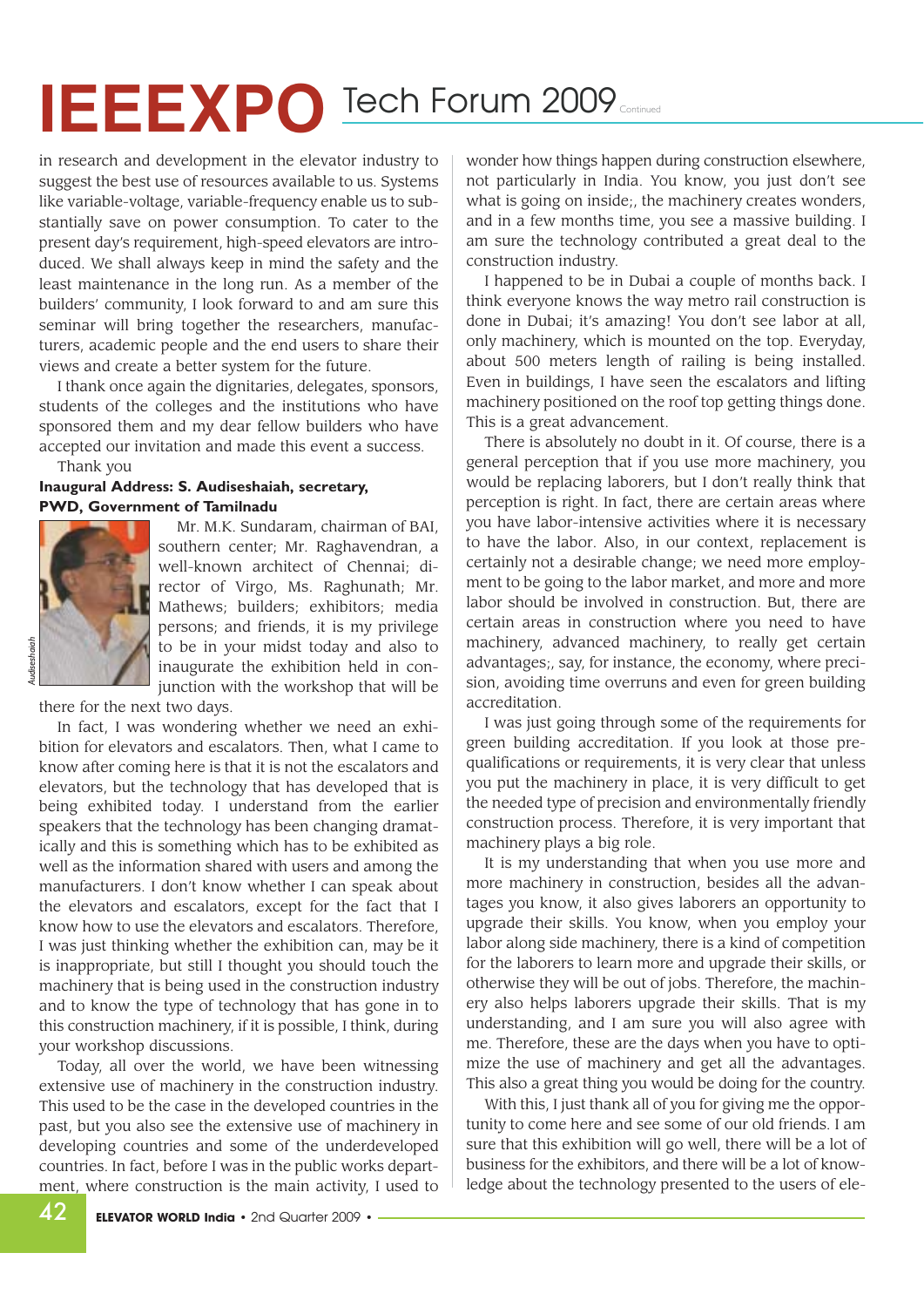vators and escalators. So, at the end, this is going to be a good event. I wish the entire program a great success.

### Once again, thank you very much. **Keynote Address: C.N. Raghavendran (Partner, Architect C R Narayana Rao)**



It is a great pleasure to be here and, particularly, a great honor to share the platform with Mr. Audiseshaiah and Mr. Sundaram. The former, as briefly mentioned, is one of the most highly respected administrators in the state, and I had an opportunity to briefly know him. I am extremely happy to say that he is a man with a golden hand. Today

under his leadership and guidance, the state is witnessing some valuable and prestigious building projects, medical colleges and many other constructions that are coming up. The state assembly complexes is a one-in-a-lifetime kind of building, and Mr. Audiseshaiah is actually guiding the whole development. It is such a great honor to be sharing a platform with him.

I must congratulate Virgo Communications for creating a platform like this. Though I have been in the field of architecture for almost 35 years, it is news to me to know that there are almost 300 elevator manufacturers in the country. It is quite relieving and it shows how vastly the market has grown and where we are today despite the current, hopefully temporary, slowdown phase. I am sure the path ahead for this industry is quite glorious, and it will lead to lot of elevation, bringing new technology and creating better utilities for people who use buildings.

As an architect and having worked in several major cities in the country, I have seen one major problem that the urban plan has faced in the growth of the city. Our cities have been growing phenomenally, urbanization is taking place at a rapid pace and lot of employment opportunities are available in cities, which have become economic engines for the growth of the country despite India being vastly agricultural. Despite efforts by planners, we find that the growth of cities has not been as desirable as it would have been in terms of environment, traffic, health and safety, and many other factors. Eventually, it boils down to how we use the land. The land is limited, and with the given area of land, we have to fulfill and accommodate the vastly growing, diverse kind of use that the cities are expected to support.

I am a strong advocate of tall buildings. This is because, unlike three or four decades ago, when we did not have the technology for (particularly fire) safety for tall buildings, today the situation is vastly different – we have seen considerable improvement in the technology for fire safety and therefore, in advocating tall buildings, I feel

that the land area can be freed up for more garden space. This can help people's lungs, create a play area for children, the possibility of wider roads for traffic and so on. The city's new master plan recognizes this development. In fact, certain height restrictions have been removed, and taller buildings beyond the city limits are also being permitted. These are good signs. As opposed to vast horizontal growth, which creates massive infrastructure problems, the vertical growth is the order of the future in all cities of India. Therefore, elevators and escalators have to play a very important role in the growth of cities. Massive growth is ahead of us, and it is such a great time to be in business in India. As mentioned by some of the earlier speakers, I have also been witnessing an induction of technology by leaps and bounds in the last couple of years.

Today, the gap between the best technology in the world and what is available in India has narrowed, and the best of technology is not far from our reach where demand insists. Safety levels, energy efficiency, travel comfort, lift hoisting technology, safety equipment and leveling accuracy in elevators have been commendable. This provides for a great opportunity for the end user and for architects to specify and look at the best adoptable solution for each of their problems.

The lift industry in India has been quite innovative. The introduction of machine-room-less elevators, for instance, has been quite fast and impressive. It has changed the way many architects think about planning buildings, particularly planning of their top terraces. These technologies, combined with energy efficiency and safety, have really taken the elevator technology in India to a great level. In fact, I would like to perhaps suggest that the elevator industry thinks of green elevators that are more eco-friendly, consume less power and give greater outputs. It is not that it is not here – it is already here, as all the variables of drive motors contribute to power savings. Power saving is a great national contribution. This kind of development is indeed good for the country.

I remember designing Nehru Stadium in Chennai almost about a decade and a half ago. We had a massive challenge. This stadium was to be designed to meet international broadcasting standards, meaning that the lighting levels at horizontal plane and vertical planes had to be above minimum specified limits to enable color TV cameras to capture the players and broadcast. The lighting was a challenge, and we did not have an appropriate lighting solution in India at that time. The best manufacturer in India at that time offered a solution, and we accepted that. Though at that time that was best and latest in the country, a few years later, I had an opportunity to visit a convention organized by the same manufacturer in the *Continued*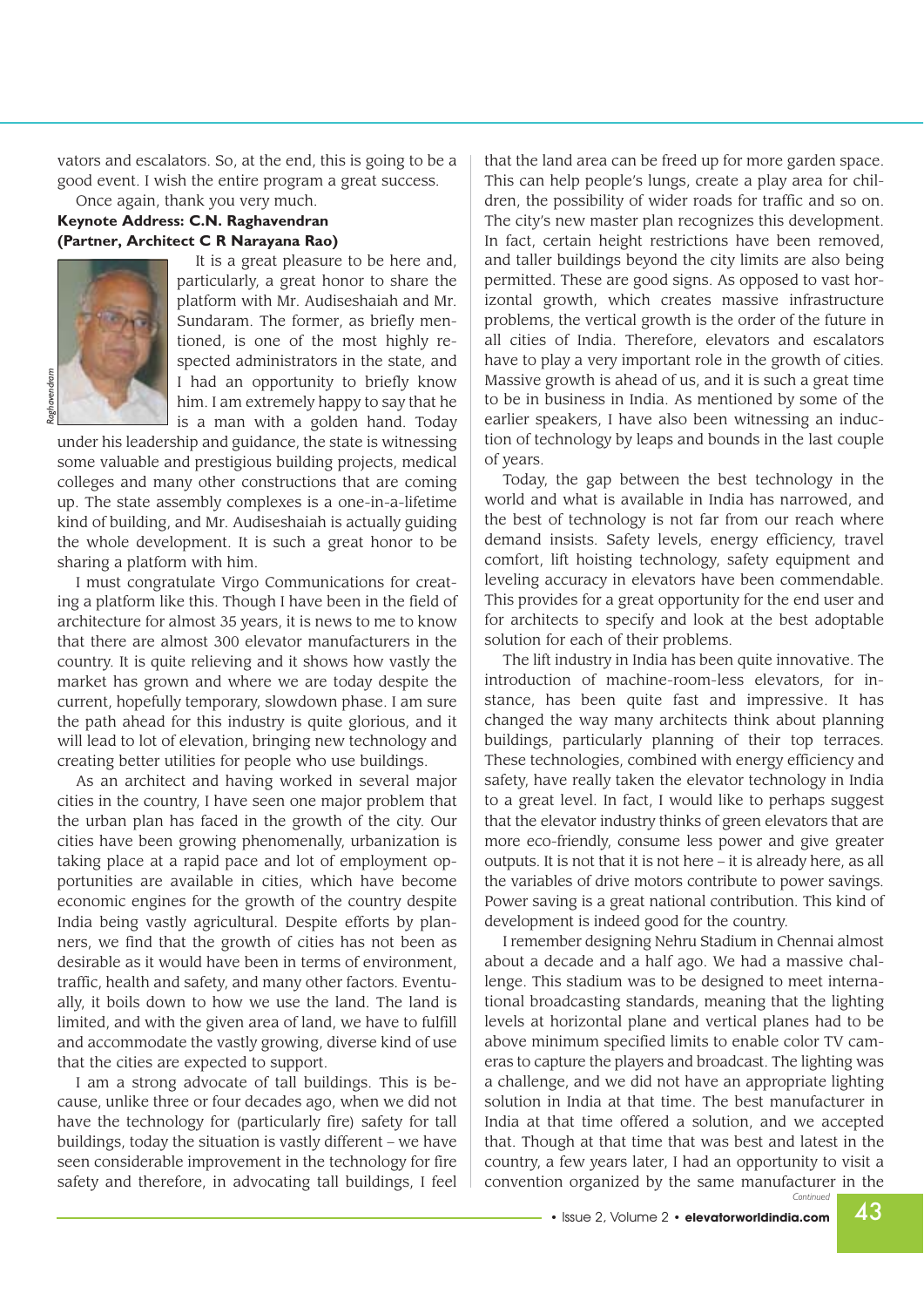### **Exhibitors**





UPLIFT ENGINEERINGS





### Facts About TECH FORUM 2009

### **Exhibition**

- ◆ Total exhibit space: 1,500 square meters
- Total number of visitors: approximately 1,200 (mainly from south India)
- ◆ International visitors included those from China, the U.S., the U.A.E., Qatar, Germany, Korea, Japan, Italy and Belgium
- ◆ Number of companies participating: 30 companies (primarily from India, but also the U.S., Italy, Germany, China and the Netherlands)

### **Technical Presentation**

- ◆ Number of attendees: Approximately 150-200 people for each session
- ◆ Attendees included builders, architects, elevator consultants, students and others from the elevator and escalator industry

### **Other Information**

- This was the first technical forum of its kind to be held in India.
- ◆ This event gave large buyers of equipment (like builders and major OEMs) an opportunity to share a single platform and highlight the difficulties and business challenges they each face. Many solutions where suggested and appreciated.
- ◆ Students from educational institutes, such as engineering and architecture schools, had an opportunity to learn about elevators and related technology through a special session by TAK Mathews on "Fundamentals of Elevatoring."
- ◆ The Builders' Association of India (Southern Center) became involved with the event since its leaders believed that this technical forum would be highly beneficial for their members and many members attended the expo and seminar. They expressed their extreme delight at being a part of this event. *Continued*